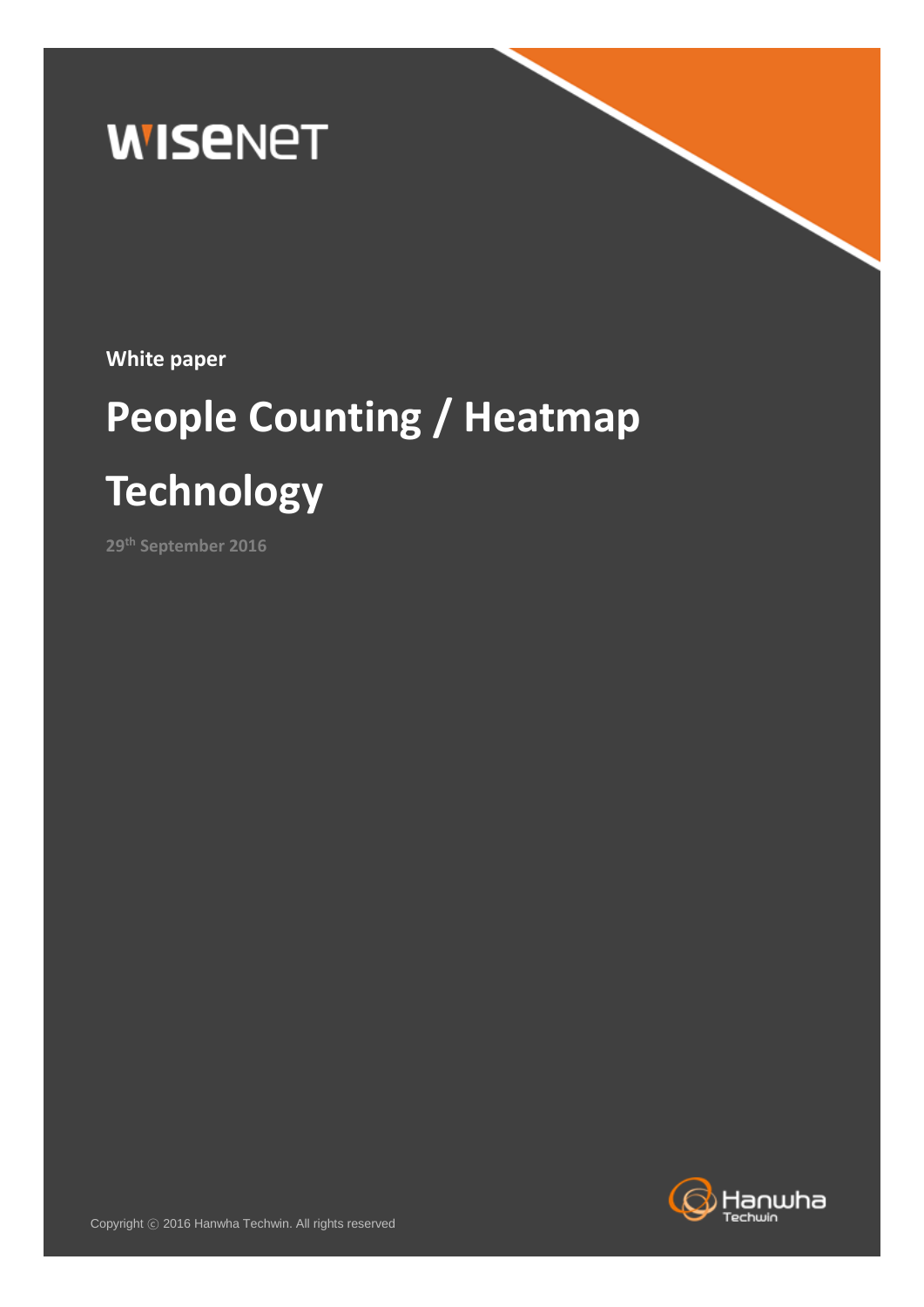# **Contents**

## **1. Introduction**

## **2. Camera Installation Instructions**

- 2. 1. Direction of Camera
- 2. 2. Lighting around Camera
- 2. 3. Object around Camera

## **3. People Counting**

- 3. 1. People Counting Setup
- 3. 2. People Counting Calibration
- 3. 3. People Counting Report

## **4. Heatmap**

- 4. 1. Heatmap Setup
- 4. 1. Heatmap Report

## **5. Notice**

## **6. Conclusion**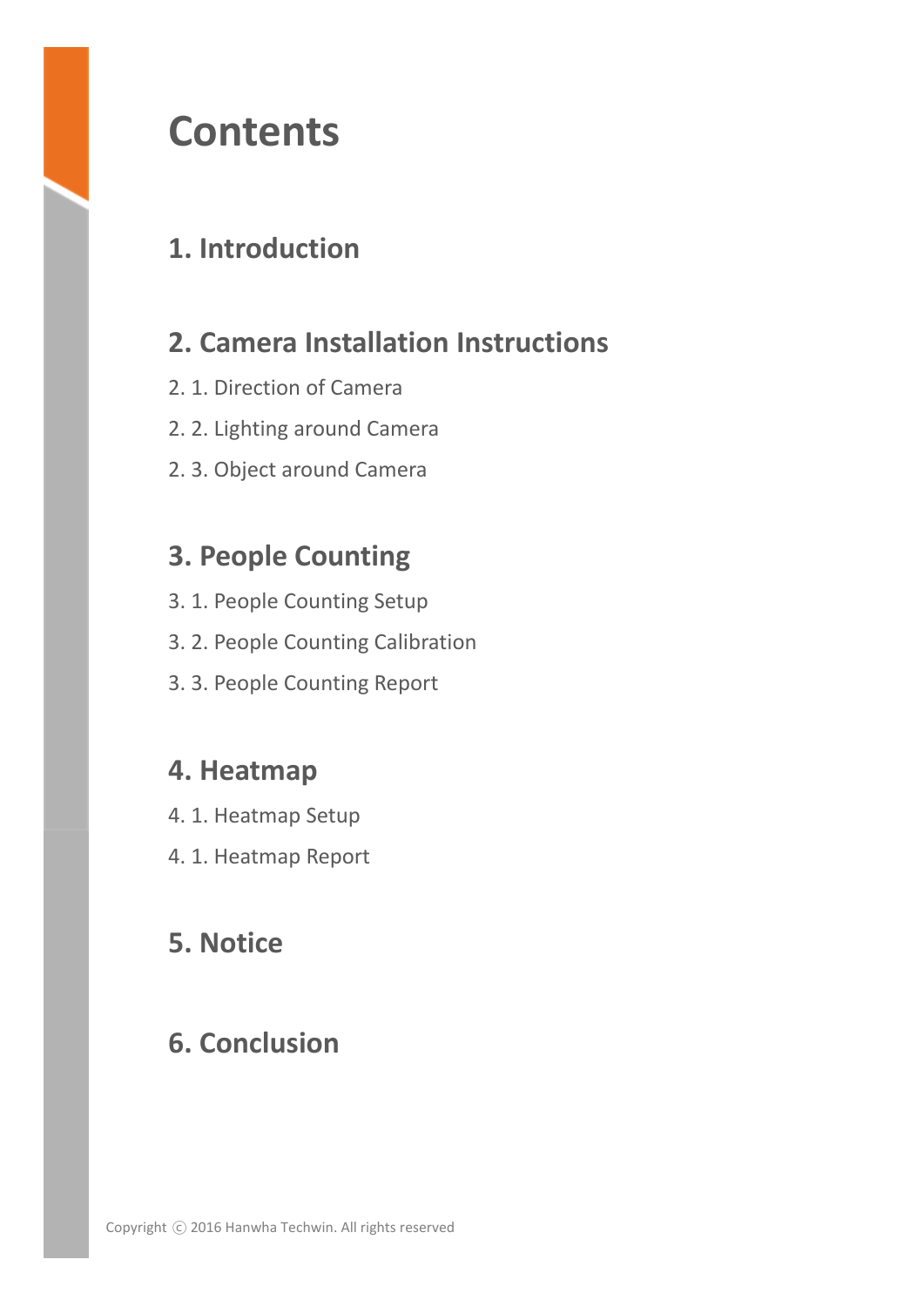## **1.Introduction**

Security cameras that provides high quality image, varied view angle and advanced image processing are developed and deployed. This brings various applications over legacy video surveillance system. Information gathering and analysis technology is one of them which rapidly improving.

Hanwha Techwin camera provides various type of information such as tampering, defocus, movement and audio detection. In addition, people counting and heatmap feature through video analytics which allows advanced information beyond simple video surveillance.

People counting and heatmap features count the movement of people, then provide real-time information and statics by timeline. It will allows saving of user's time, manpower, expenses and also help to create added value.

This document is for understanding and easy-to-use of Hanwha Techwin people counting and heatmap feature.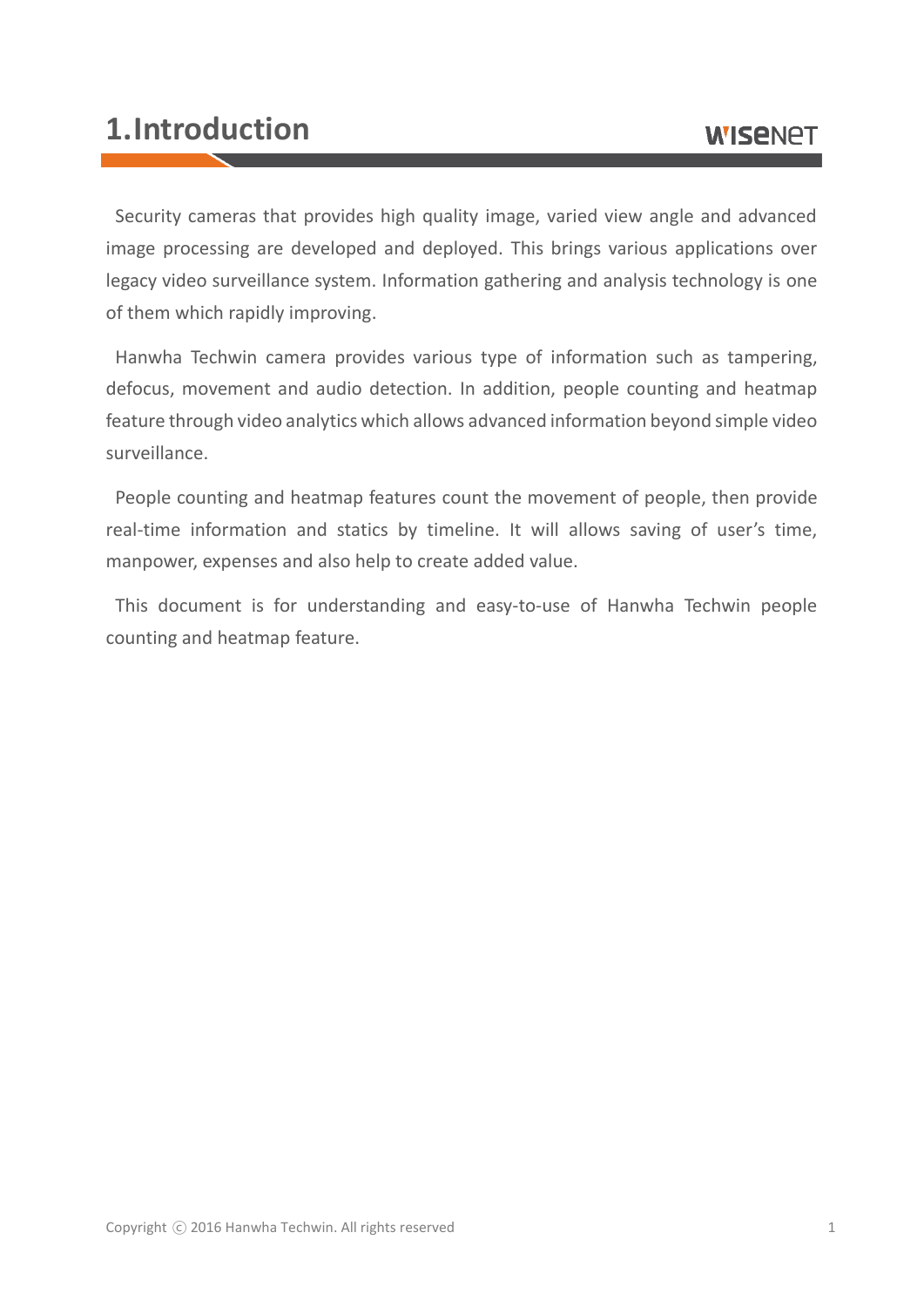# **2. Camera Installation Instructions**

Hanwha Techwin people counting and heatmap features provide optimized performance when below conditions are met.

Video analytics feature can be affected by surroundings such as lighting, view angle and etc. Therefore, please carefully refer to and follow below instructions for camera installation. Otherwise, performance will not be assured.

#### **2. 1. Direction of Camera**

Camera (or lens) should look people down vertically (Overhead direction) for optimized performance of people counting and heatmap feature. If camera looks down diagonally, the performance is not guaranteed. In addition, camera should be installed at a height of 2.5m to 4.5m and no obstacle in its view.



Figure 1. Good example of camera installation

#### **2. 2. Lighting around Camera**

Environment where has stable lightings is the optimal environment for video analytics. Recommended illuminance is 300 to 600 lux and it is need to avoid places where camera is exposed to strong light source such as direct sunlight, sunrise, sunset and any direct lighting.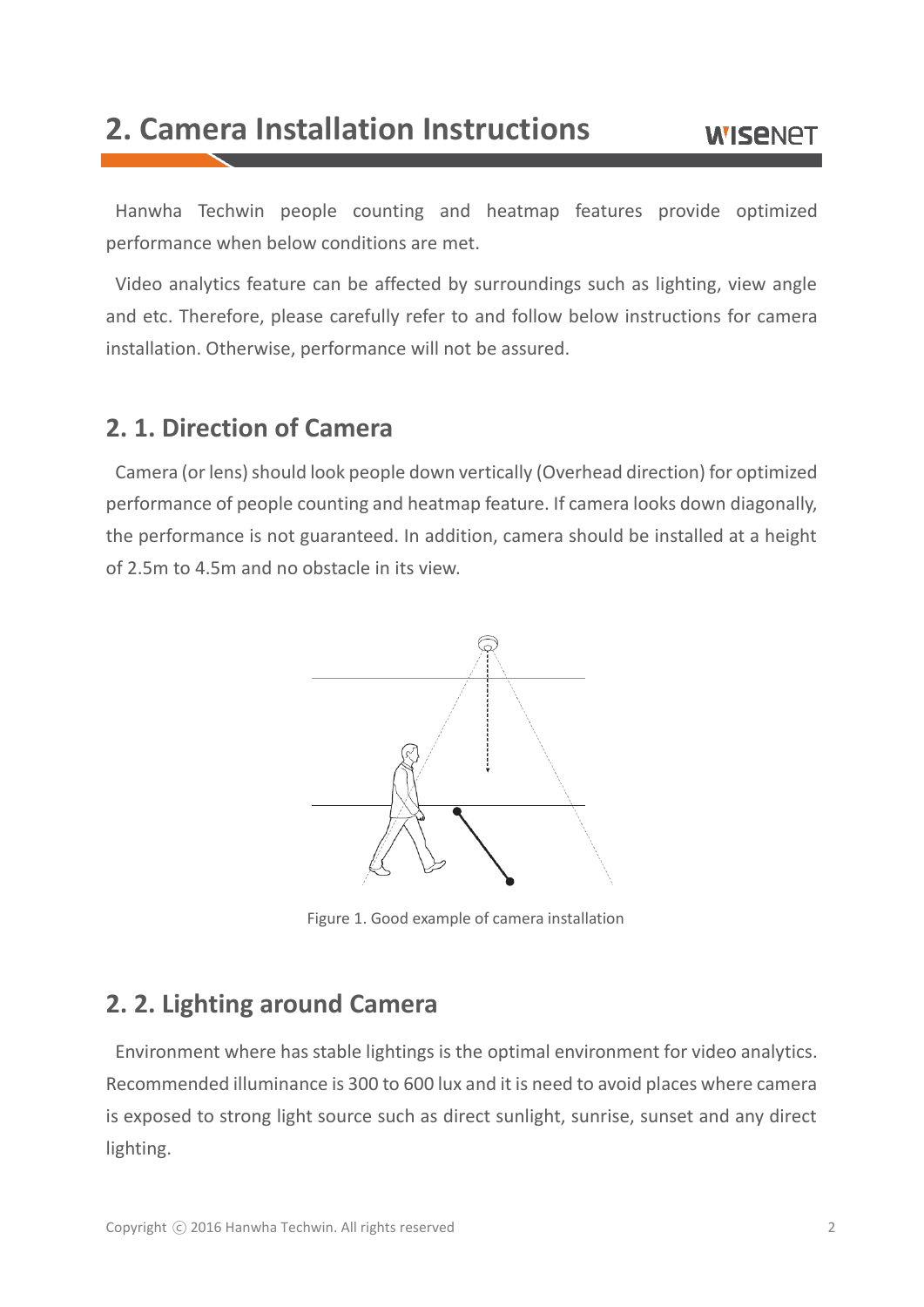# **2. Camera Installation Instructions**



Figure 2. Bad example of lighting around camera

#### **2. 3. Object around Camera**

People counting is based on recognition of moving object. Therefore, performance can be affected if there is a revolving or automatic door (or any moving object at a fixed location) near counting rule (virtual line) or in camera's view.



Figure 3. Bad example of door around camera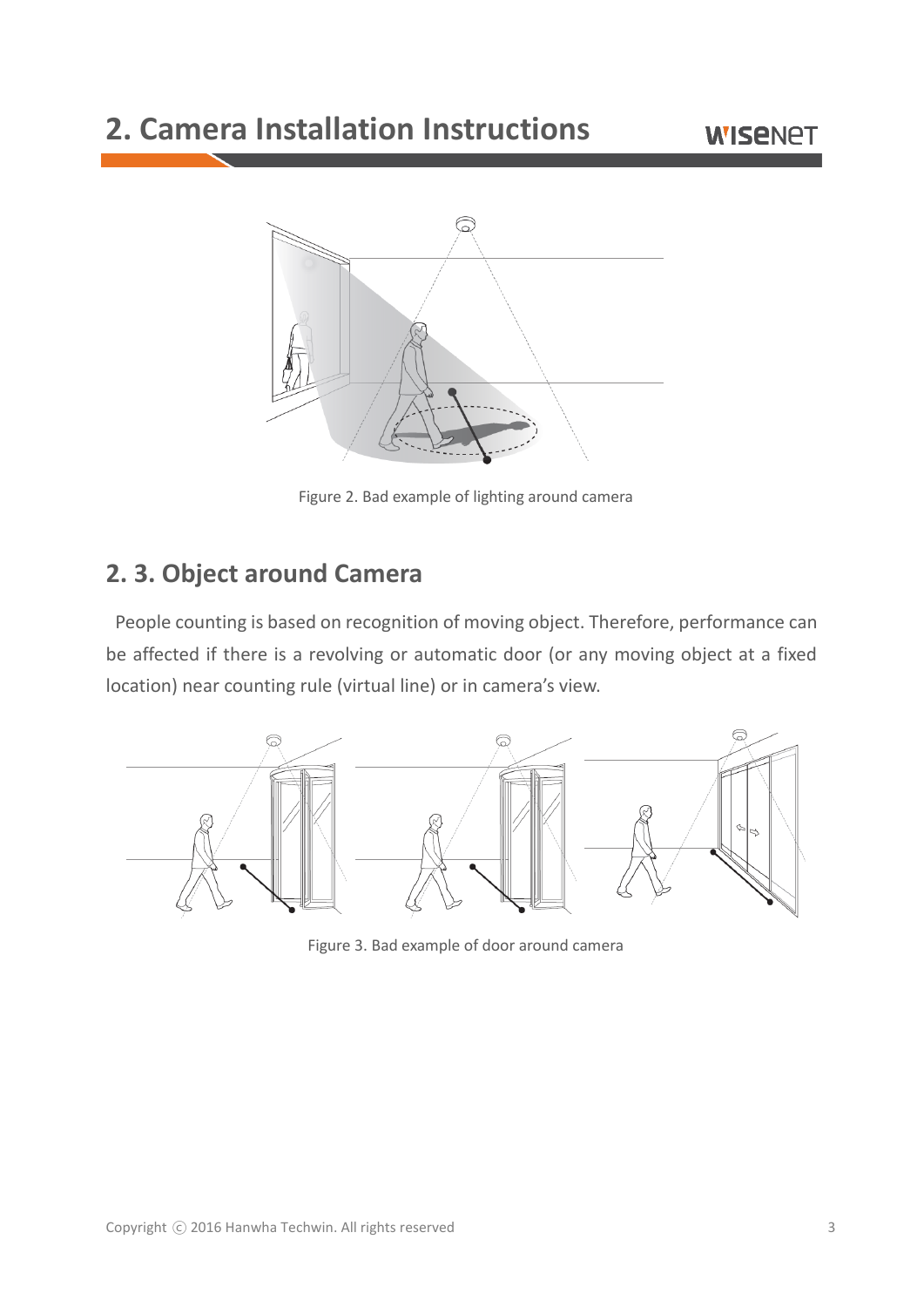Hanwha Techwin people counting feature checks people who access to assigned area. Moving object will be counted when it goes across a virtual line (counting rule) at a steady speed of 0.5m to 1.5m/sec and about 50cm intervals. Camera allows up to two virtual lines and they can be crossed.

Products that support people counting feature have instructions on their user manual. Followings are additional instructions to help user's comprehension.

#### **3. 1. People Counting Setup**



 $\cdot$  In web viewer, Setup  $\rightarrow$  People Counting  $\rightarrow$  Setup (Fig. 4)  $\rightarrow$  Setup (Fig. 5)

|              | Setup                                             |                      | Calibration                                                                                                                                                     |
|--------------|---------------------------------------------------|----------------------|-----------------------------------------------------------------------------------------------------------------------------------------------------------------|
| $\mathbf{1}$ | People Counting                                   | Ø Use                |                                                                                                                                                                 |
|              | Counting rule $\circled{\textcircled{\small{1}}}$ | Us<br>$\overline{2}$ | Rule Name                                                                                                                                                       |
|              |                                                   |                      | $\overline{2}$                                                                                                                                                  |
|              | Report                                            | $\Box$ Use           |                                                                                                                                                                 |
|              |                                                   | Schedule             | Daily<br>${\tt OO}$<br>$v$ minutes<br>$00\,$<br>$v - h$                                                                                                         |
|              |                                                   | <b>File Name</b>     | .xlsx                                                                                                                                                           |
|              |                                                   | Export               | The file name is automatically created together with the date and time information.<br>You can configure detailed settings on the FTP/E-mail page. FTP / E-mail |
|              |                                                   |                      | 3<br>Apply                                                                                                                                                      |

Figure 5. People counting setup menu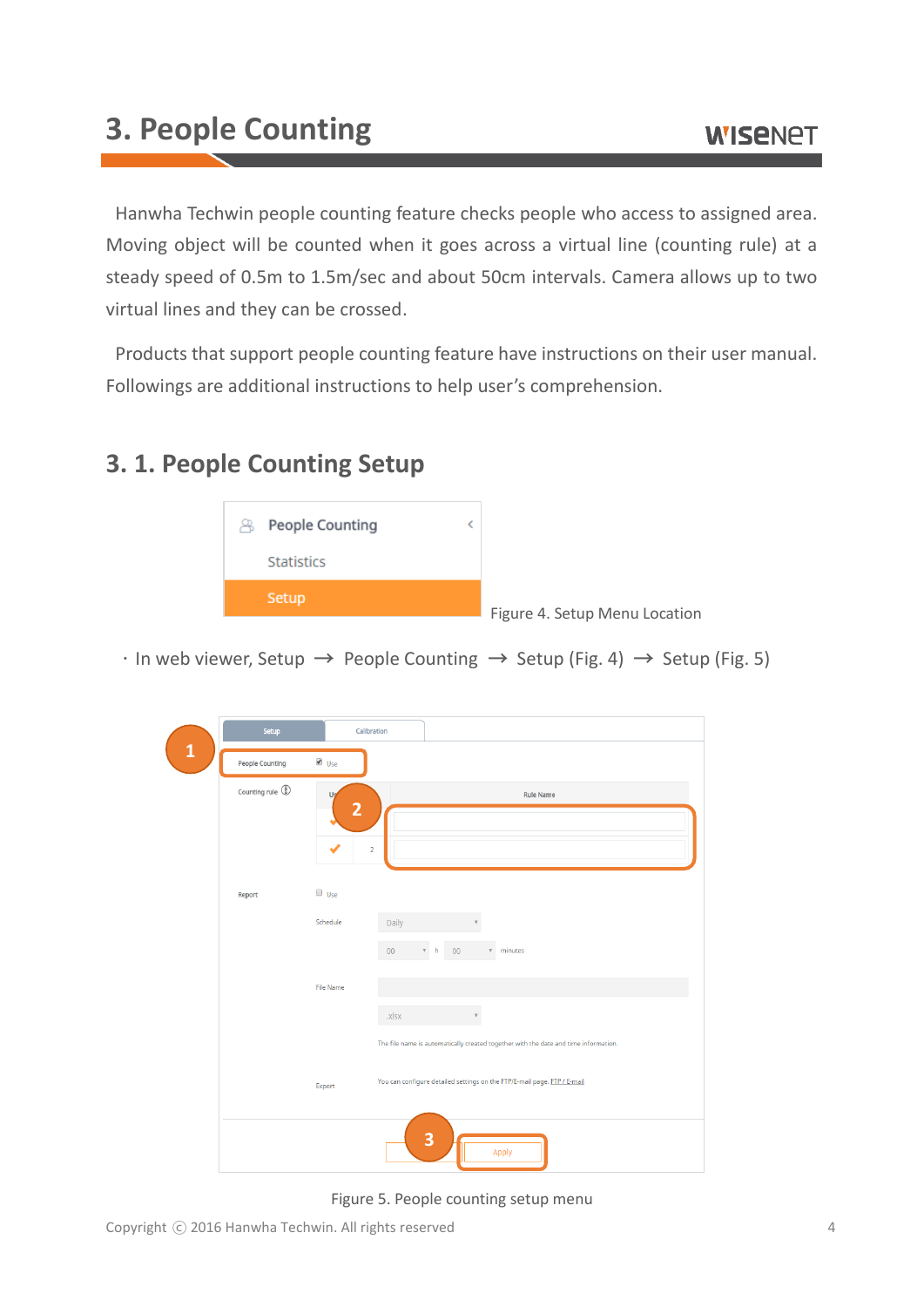- $\cdot$  Check 'Use' box (1)
- Two virtual lines will be shown and it is able to adjust their location, direction and length include rule name assign. Refer to Fig. 6, please.



Figure 6. Counting rule draw guide



Figure 7. Fisheye camera counting rule (virtual line)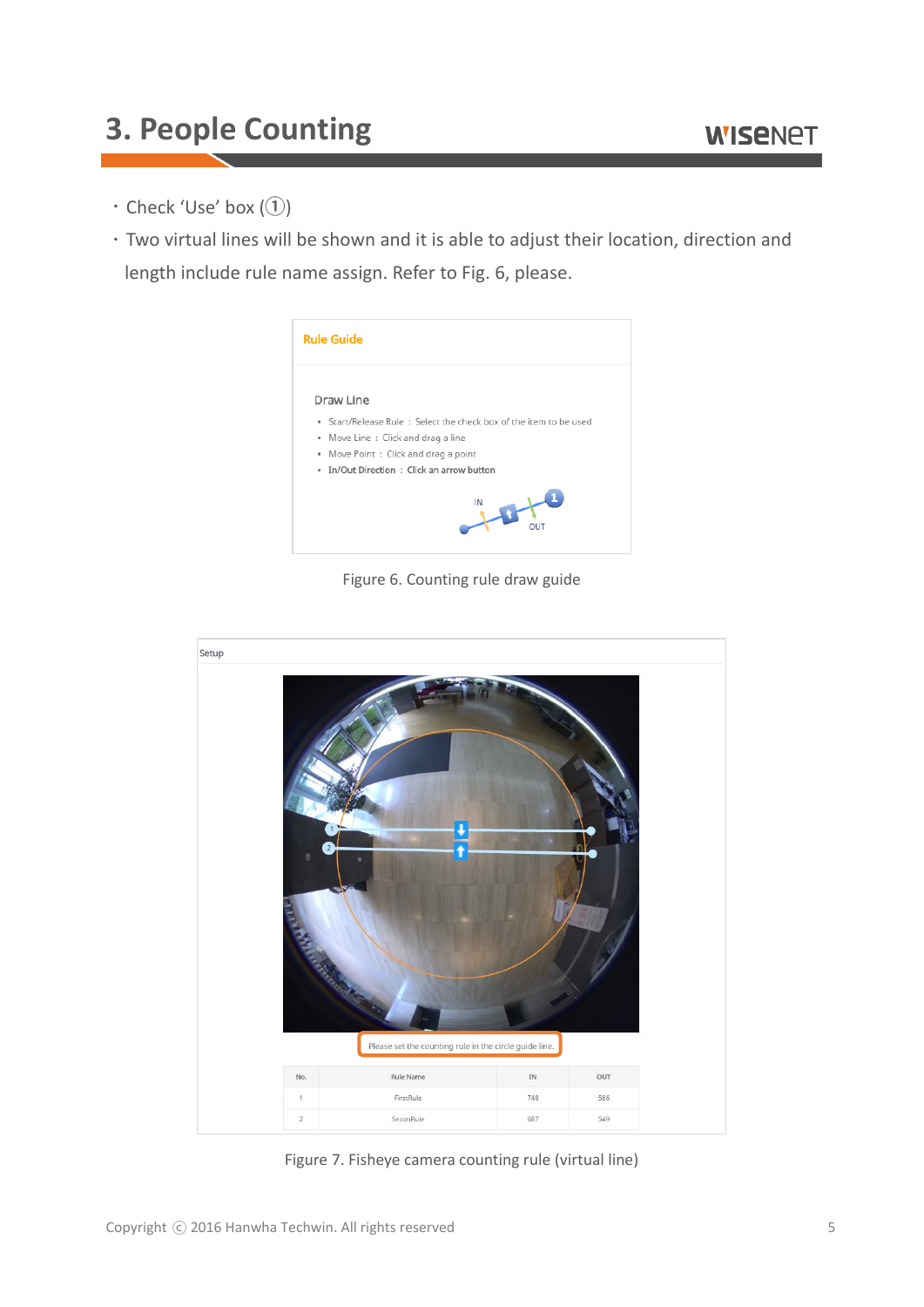## **WISENET**



Figure 8. Normal camera counting rule (virtual line) setup

Incase of fisheye camera, draw virtual lines inside of guide line (Fig. 7, Orange line) to avoid false count due to camera lens properties.

#### **3. 2. People Counting Calibration**

Calibration may required to increase accuracy of people counting. There two options based camera height or people size in view.



Figure 9. Calibration based camera height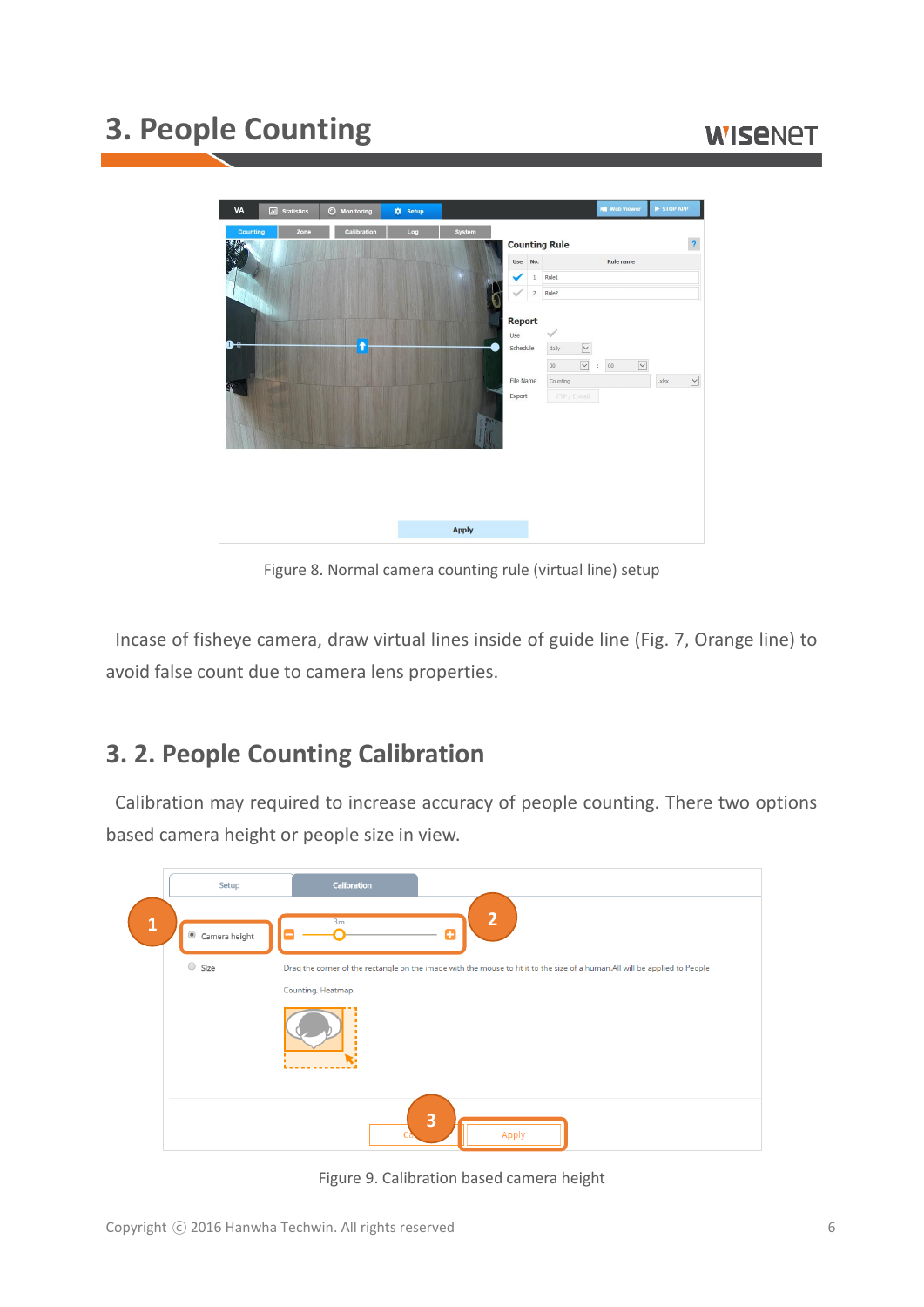#### **WISENET**

#### Option 1)

- $\cdot$  In web viewer, Setup  $\rightarrow$  People Counting  $\rightarrow$  Setup (Fig. 4)  $\rightarrow$  Calibration (Fig. 9)
- Choose the 'Camera height' option.
- $\cdot$  Drag the point or click +, button for camera height setting then apply.

#### Option 2)

- Choose the 'Size' option.
- Drag and adjust the size of square on video.



Figure 10. Calibration based people size in video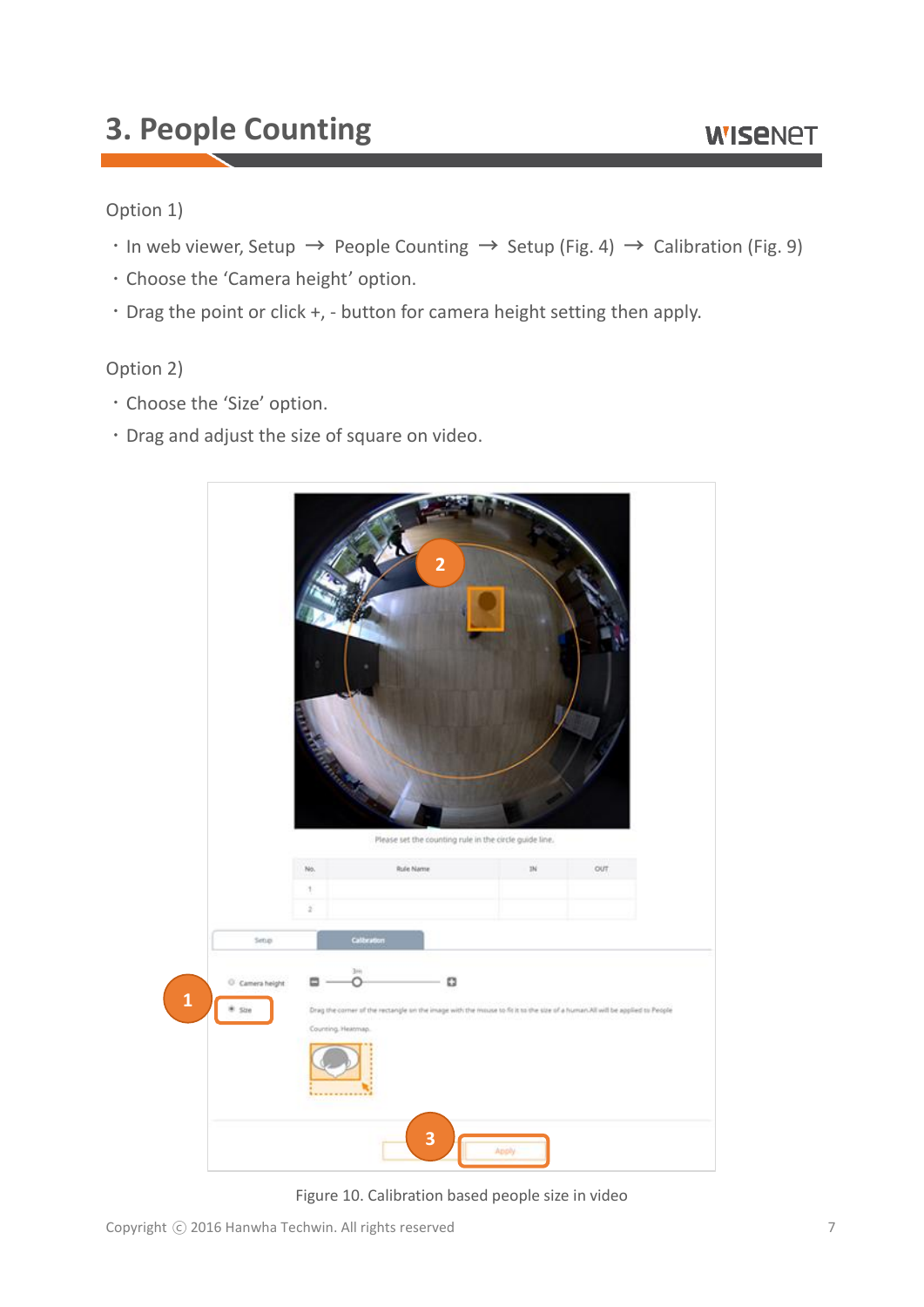#### **3. 3. People Counting Report**

- $\cdot$  In web viewer, Setup  $\rightarrow$  People Counting  $\rightarrow$  Setup (Fig. 4)  $\rightarrow$  Setup (Fig. 11)
- Check 'Use' box for Report.

It allows export the counting result (Excel format) to FTP or E-mail, also exporting schedule.

| Setup                  |                  | Calibration     |                                                                                                                                                                 |
|------------------------|------------------|-----------------|-----------------------------------------------------------------------------------------------------------------------------------------------------------------|
| People Counting        | Ø Use            |                 |                                                                                                                                                                 |
| Counting rule <b>1</b> | Use              | No.             | Rule Name                                                                                                                                                       |
|                        | ✔                | $\overline{1}$  |                                                                                                                                                                 |
|                        |                  | $\overline{2}$  |                                                                                                                                                                 |
| $\mathbf{1}$<br>Report | ✔ Use            |                 |                                                                                                                                                                 |
| $\overline{2}$         | Schedule         | Daily<br>$00\,$ | $\boldsymbol{\mathrm{v}}$<br>$v - h$<br>00<br>$\sqrt{\frac{1}{2}}$ minutes                                                                                      |
|                        | <b>File Name</b> | .xlsx           | $\boldsymbol{\mathrm{v}}$                                                                                                                                       |
|                        | Export           |                 | The file name is automatically created together with the date and time information.<br>You can configure detailed settings on the FTP/E-mail page. FTP / E-mail |
|                        |                  |                 |                                                                                                                                                                 |
|                        |                  |                 | 3<br>Apply                                                                                                                                                      |

Figure 11. People count report setup

People counting accuracy is about 90% for normal camera and 85% for fisheye camera when a camera is properly installed and configured as guided in instructions and notice. (In "2. Camera Installation Instructions" and "5. Notice")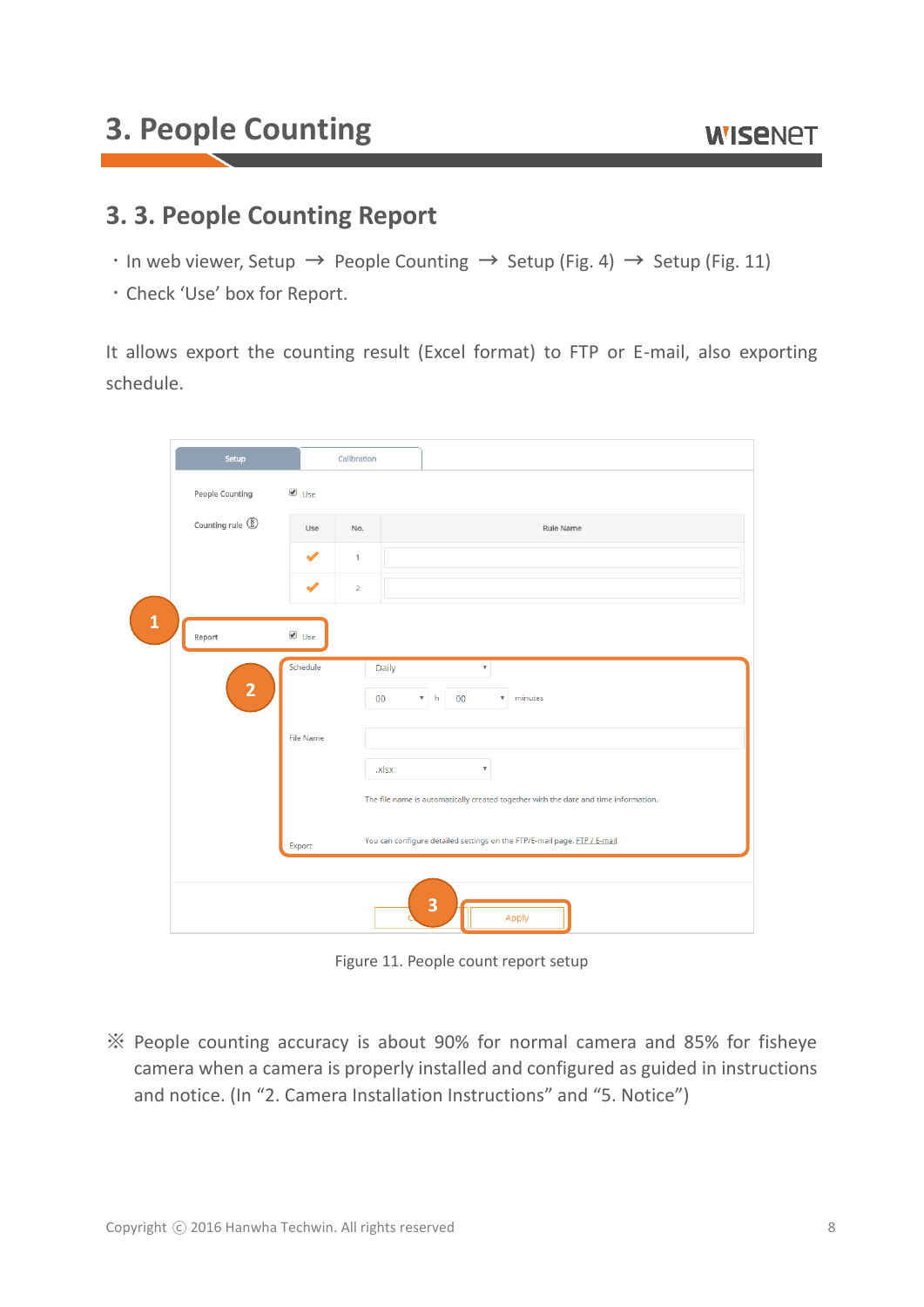Hanwha Techwin heatmap feature reflects the index of moving people on video and it helps users to recognize a tendency of moving people intuitively.

#### **4. 1. Heatmap Setup**

It is easy to setup heatmap. Please refer to below figure. 12.

 $\cdot$  In web viewer, Setup  $\rightarrow$  Heatmap  $\rightarrow$  Check 'Use' box for Heatmap (1)

|              | Setup   |                  |                                                                                             |
|--------------|---------|------------------|---------------------------------------------------------------------------------------------|
| $\mathbf{1}$ | Heatmap | ✔ Use            |                                                                                             |
|              | Report  | $\Box$ Use       |                                                                                             |
|              |         | Schedule         | Daily                                                                                       |
|              |         |                  | $00\,$<br>$00\,$<br>minutes<br>$v - h$<br>$\overline{\mathbf{v}}$                           |
|              |         | <b>File Name</b> |                                                                                             |
|              |         |                  |                                                                                             |
|              |         |                  | .png<br>The file name is automatically created together with the date and time information. |
|              |         | Export           | You can configure detailed settings on the FTP/E-mail page. FTP / E-mail                    |
|              |         |                  | $\overline{2}$<br>Apply<br>Cai                                                              |

 $\rightarrow$  Click 'Apply' (2)

Figure 12. Heatmap Setup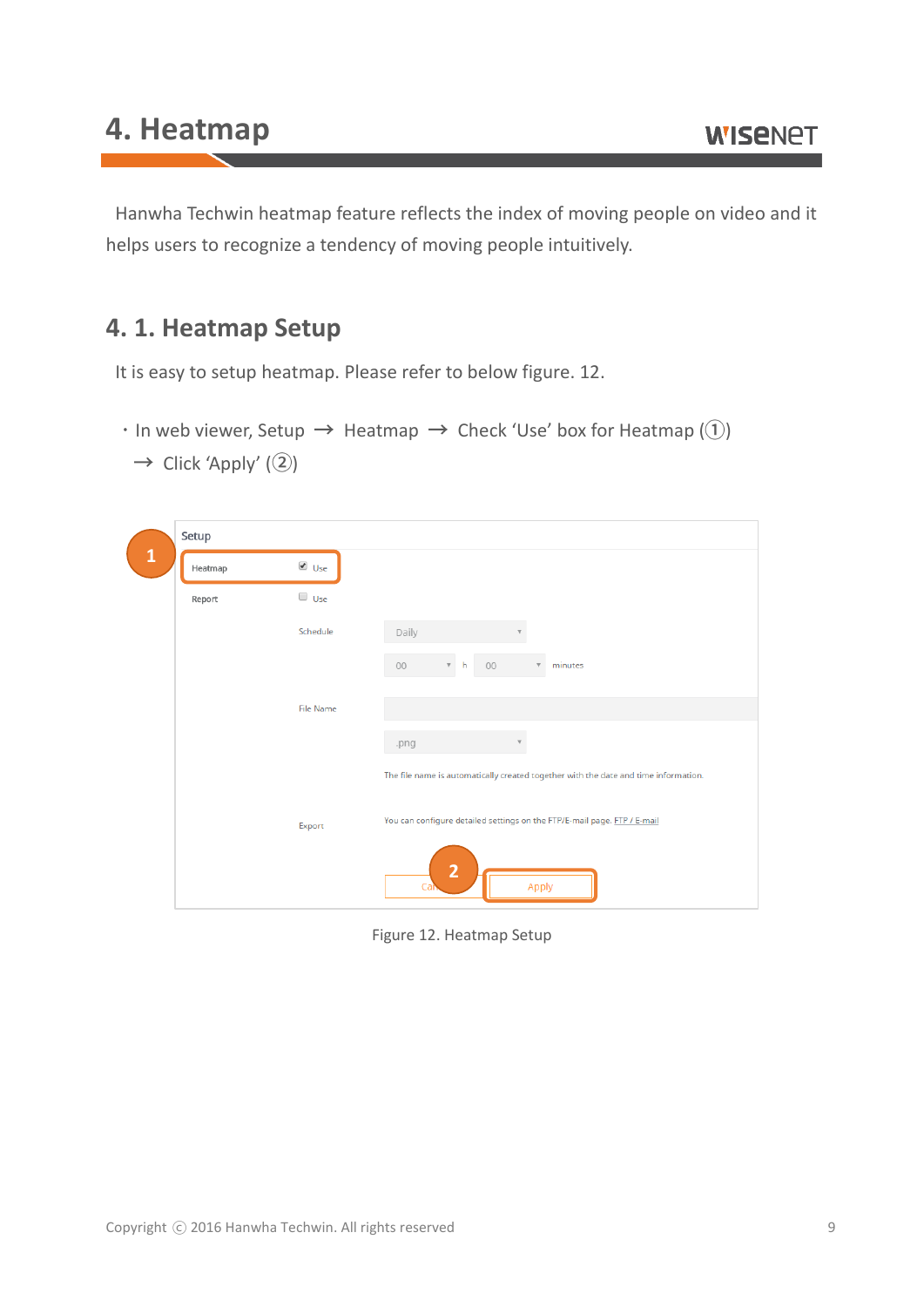## **4. Heatmap**

In statistics page, it is able to view how heatmap displayed on video as below figure 13.



Figure 13. Example of heatmap with fisheye camera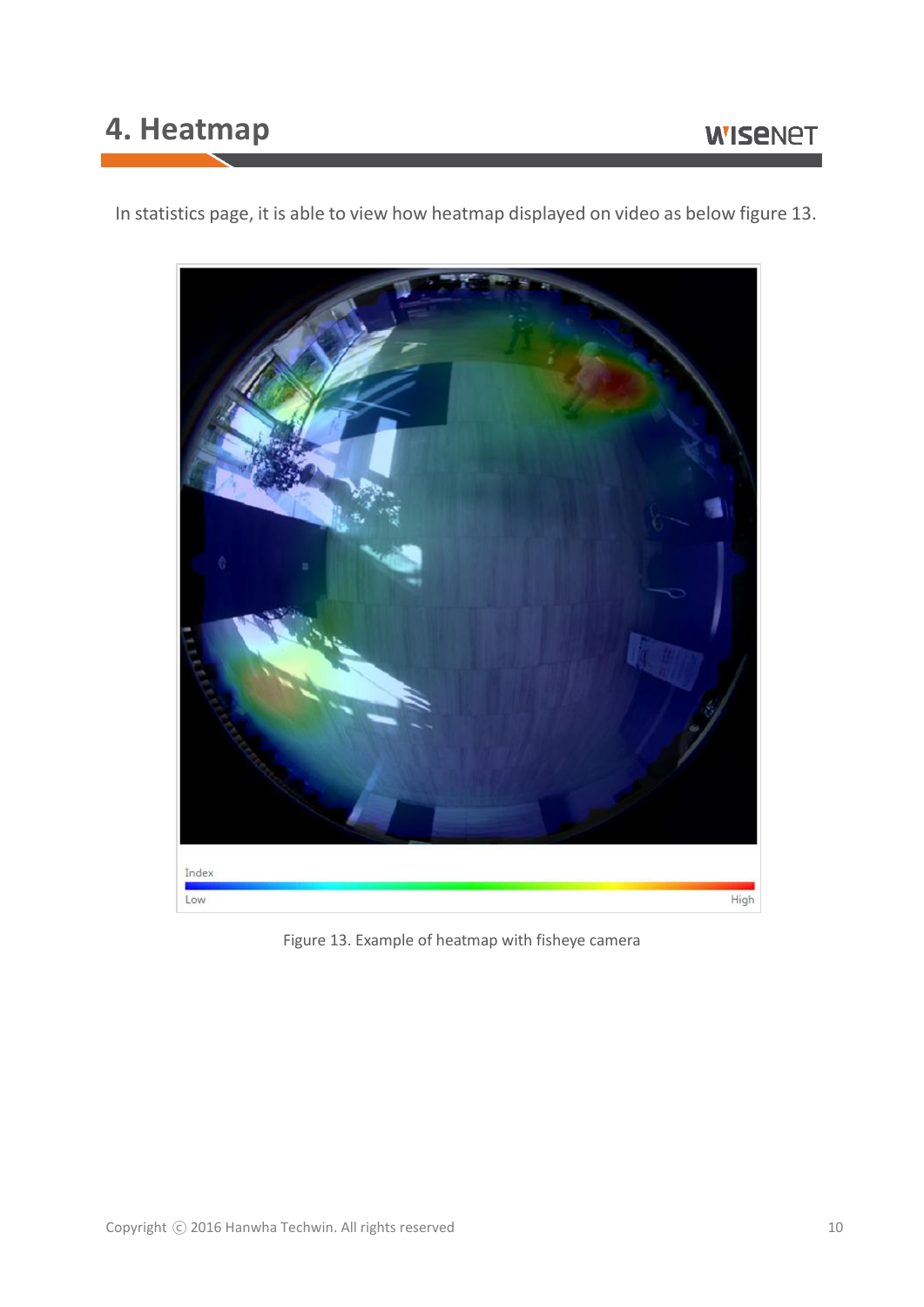## **4. Heatmap**

#### **4. 2. Heatmap Report**

Heatmap statistics data and search function instruction is in user manual. Following is an additional instruction to help understanding.

- $\cdot$  In web viewer, Setup  $\rightarrow$  Heatmap  $\rightarrow$  Setup
- $\cdot$  Check 'Use' box for Report  $( \widehat{\mathbb{Q}} ) \rightarrow$  Click 'Apply'  $( \widehat{\mathbb{Q}} )$

| Heatmap<br>Ø Use<br>Report<br>Schedule<br><b>Daily</b><br>$\boldsymbol{\mathrm{v}}$<br>$00\,$<br>$00\,$<br>minutes<br>$\mathbf{v}$ h<br>$\overline{\mathbf{v}}$<br><b>File Name</b><br>$\overline{\mathbf{v}}$<br>.png<br>The file name is automatically created together with the date and time information.<br>3<br>You can configure detailed settings on the FTP/E-mail page. FTP / E-mail<br>Export | Setup |            |  |
|----------------------------------------------------------------------------------------------------------------------------------------------------------------------------------------------------------------------------------------------------------------------------------------------------------------------------------------------------------------------------------------------------------|-------|------------|--|
|                                                                                                                                                                                                                                                                                                                                                                                                          |       | $\vee$ Use |  |
|                                                                                                                                                                                                                                                                                                                                                                                                          |       |            |  |
|                                                                                                                                                                                                                                                                                                                                                                                                          |       |            |  |
|                                                                                                                                                                                                                                                                                                                                                                                                          |       |            |  |
|                                                                                                                                                                                                                                                                                                                                                                                                          |       |            |  |
|                                                                                                                                                                                                                                                                                                                                                                                                          |       |            |  |
|                                                                                                                                                                                                                                                                                                                                                                                                          |       |            |  |
|                                                                                                                                                                                                                                                                                                                                                                                                          |       |            |  |
|                                                                                                                                                                                                                                                                                                                                                                                                          |       |            |  |
|                                                                                                                                                                                                                                                                                                                                                                                                          |       |            |  |

Figure 14. Heatmap Report Setup

Heatmap result image export is available through FTP and E-mail on a schedule. It is abled to schedule export by both daily and days of the week. Please refer to the user manual for more instructions of FTP and E-mail setup.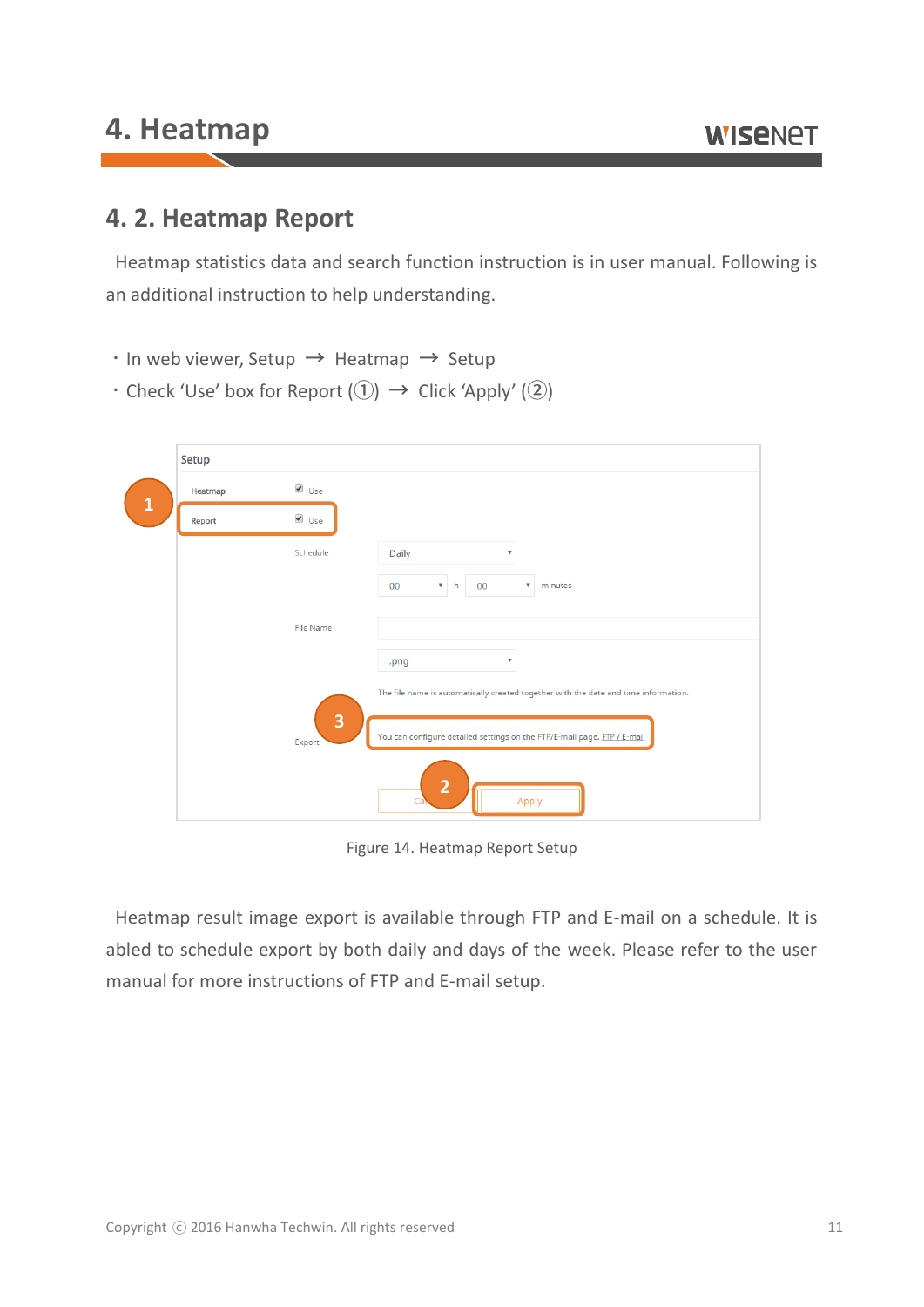## **5. Notice**

People counting and heatmap features provide statistical data rather then real-time data and any other moving object can be detected and included to the data. Please refer to the below cases may cause measurement error.

- People who move in a group (It can be counted as one person.)
- People or a person who staying around virtual line (counting rule)
- Virtual line that set outside of guide line (Fig. 7, orange line)
- Too much difference in object size between actual and configured size Actual size  $\sum$  Configured size : Possibility of higher measurement Actual size  $\langle$  Configured size : Possibility of lower measurement
- Too much difference in camera height between actual and configured value



Figure 15. Good (left) and bad (right) example of fisheye camera counting rule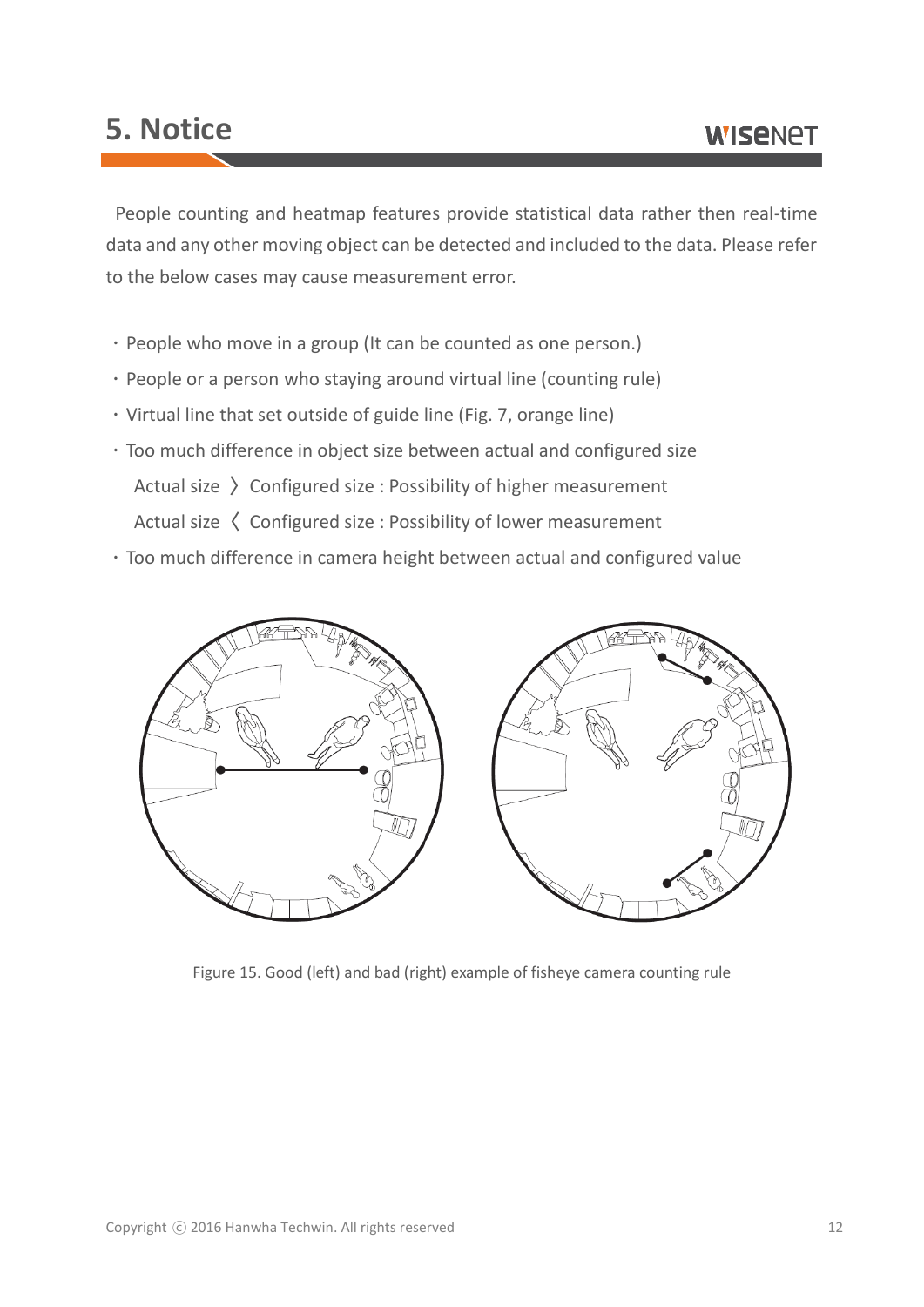### **5. Notice**



Figure 16. Good (left) and bad (right) example of normal camera counting rule

# **6. Conclusion**

Hanwha Techwin people counting and heatmap features provide visible information such as graph and table about moving object in sight. Also, the all features are easy to use through intuitive web viewer.

In addition, Hanwha Techwin will put its best effort on video analytic features to make the best use of camera and expect to contribute to information gathering and analysis beyond video surveillance.